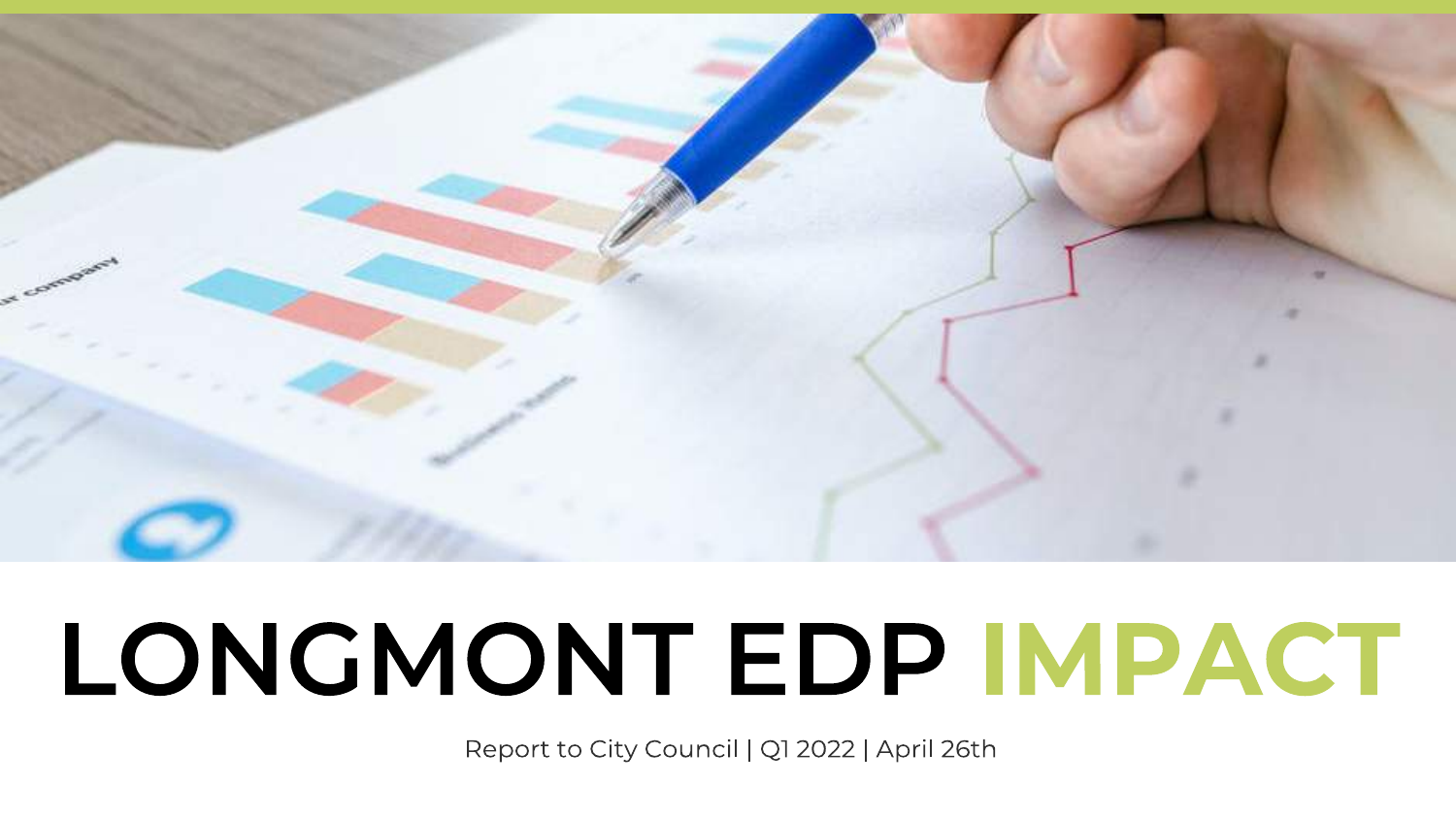

2022

Economic Development **Services** 

#### Strengthening Longmont's **Competitive Position**

through implementation of Advance Longmont 2.0.

**Marketing Longmont Nationally & Globally** 

as a premier destination for industry and talent.

#### Supporting the Creation & **Retention of Quality Jobs**

by pursuing a strategy of targeting specific industry clusters.

• Advancing Opportunities for Entrepreneurship & Innovation

by maintaining strong and vibrant network of innovators and entrepreneurs who strengthen the economic health of the community.

#### **Advocating on Behalf of All Longmont Businesses**

by working in partnership with elected officials and community leaders to help shape policies that promote business creation, sustainability, and growth in Longmont.

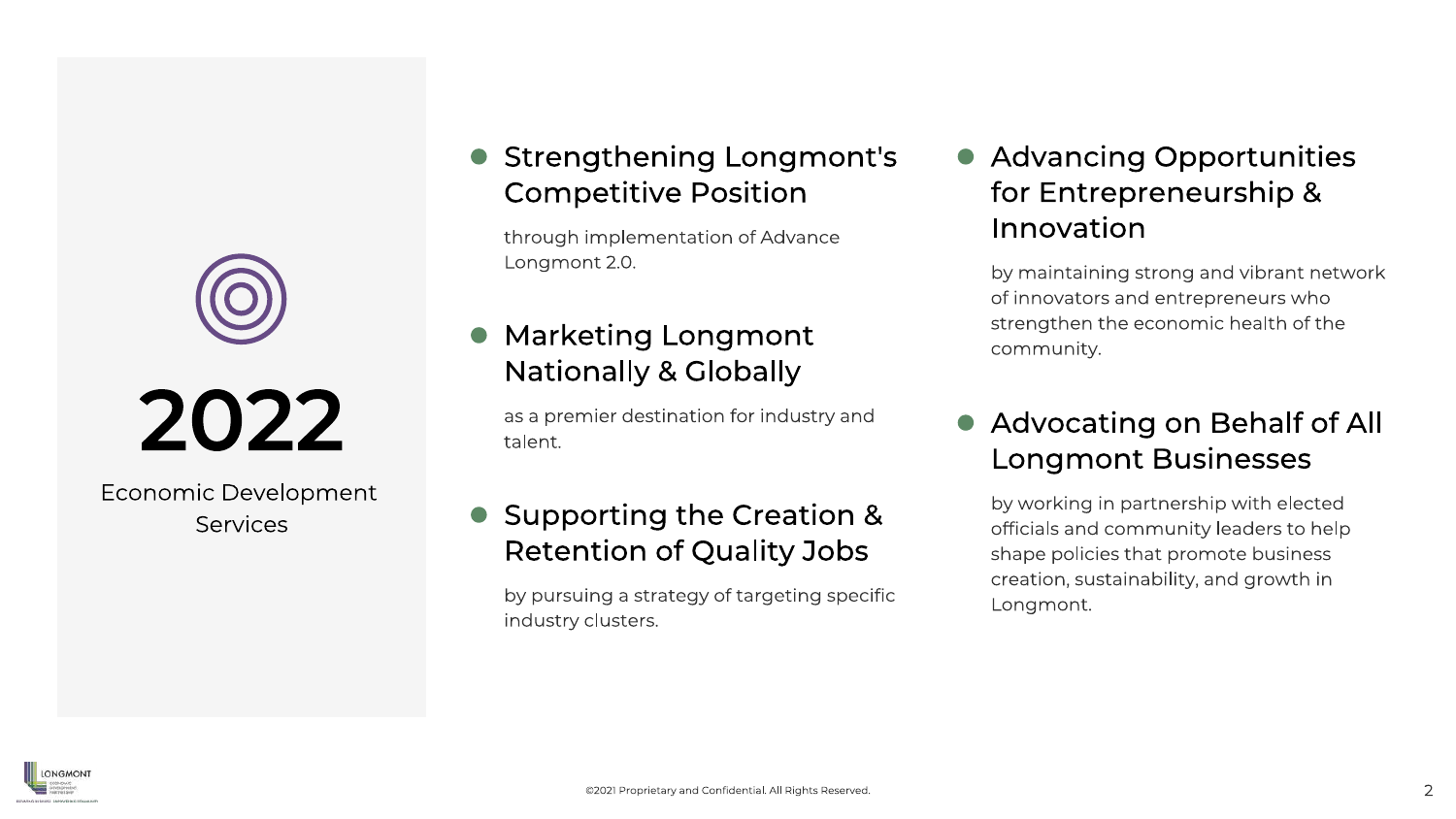### **Our Strategy: Advance Longmont 2.0**

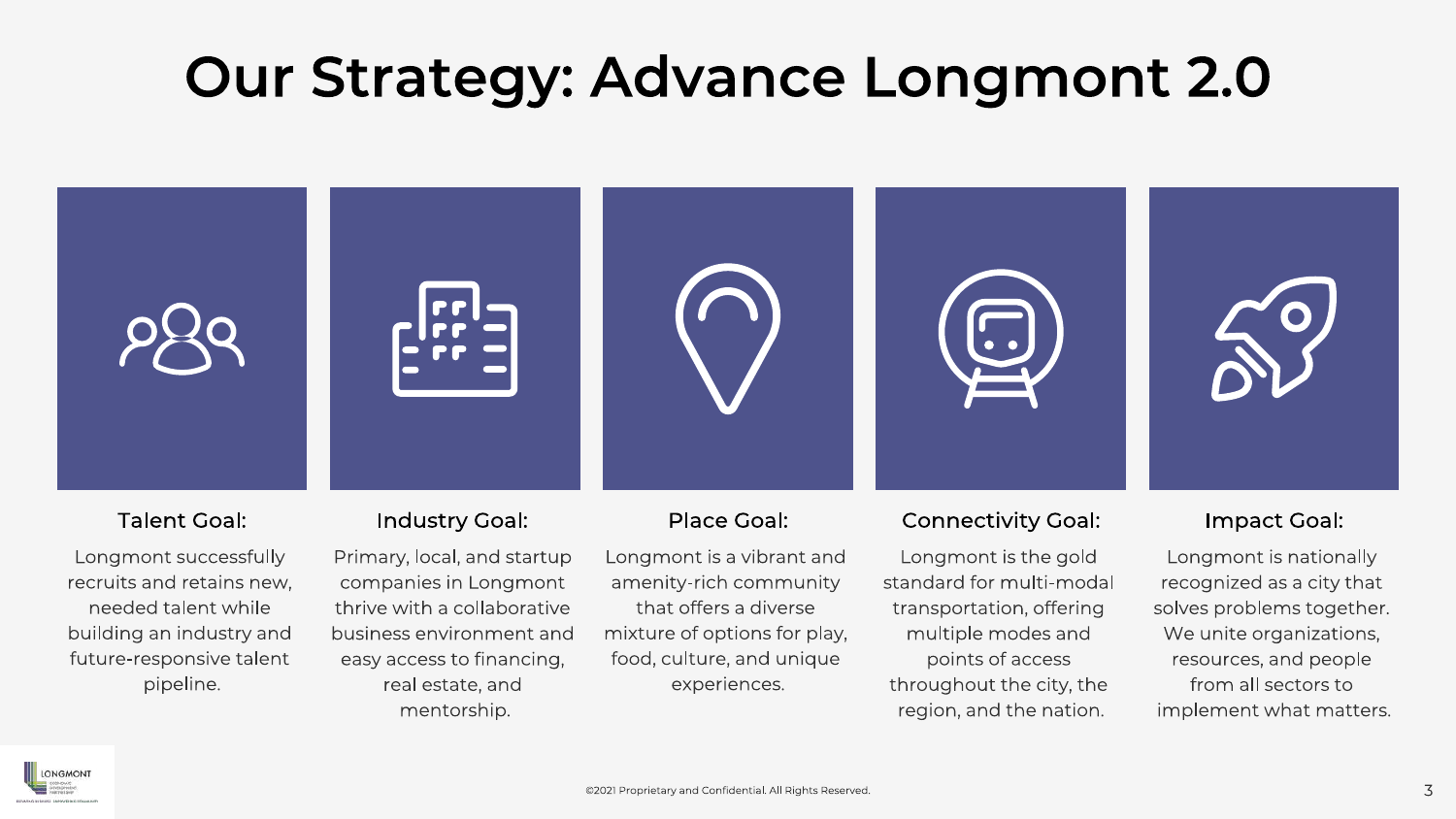### **FOCUS AREAS** Longmont EDP



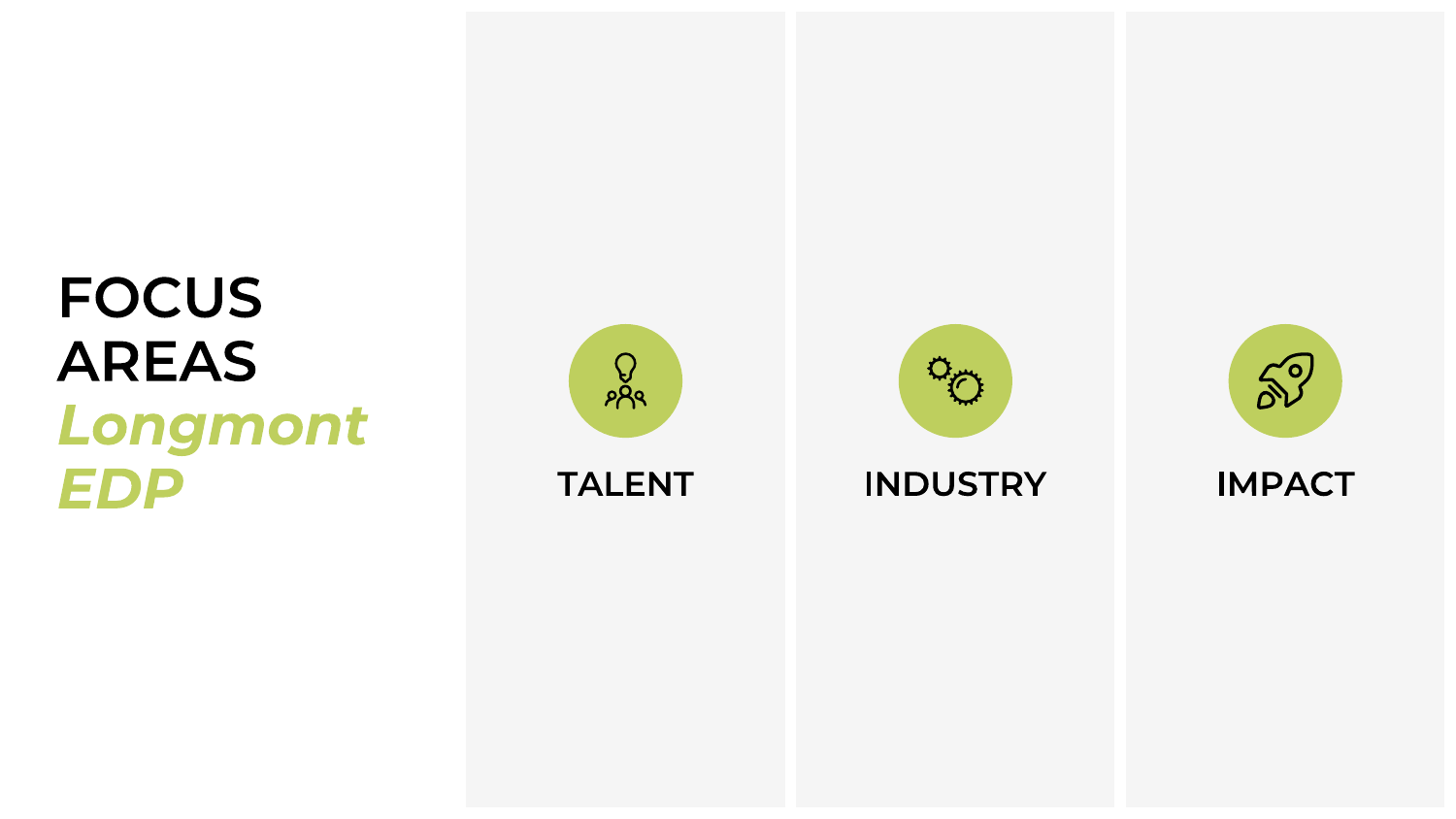

# TALENT



©2021 Proprietary and Confidential. All Rights Reserved.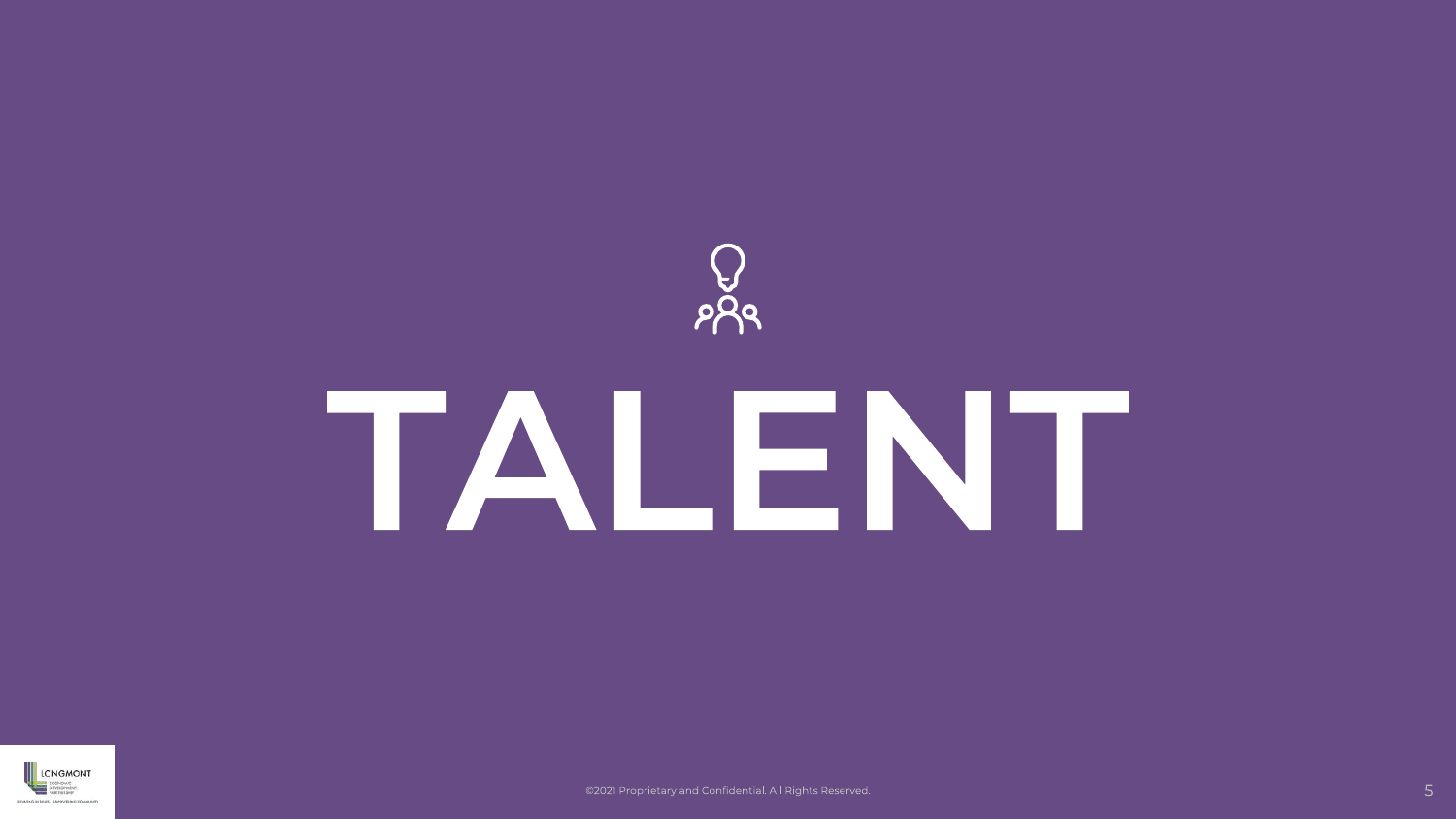### **Objective 1.1 Marketing & Recruitment**

#### **Objective:**

Execute focused marketing and recruitment campaigns directed at attracting new talent to our community, particularly talent needed by AL 2.0 Target Industries.

#### **Metrics:**

Marketing KPIs (impressions, clicks, click-through rates, page views, website users).

#### **Deadline:**

Ongoing

- 568,240 ad campaign impressions
- 1,816 clicks from ad campaign
- Top 5 User Locations: CO, KS, CA, MD, VA
- 6,521 website users Jan-March
- Top 3 ad groups based on clicks: General Talent, Business Catalyst Talent, Knowledge Creation Talent
- Phoenix pulling better than all other markets on LinkedIn
- L.A. highest level of overall engagement of FB Denver, L.A., and Orange County highest engagement with ads across all display advertising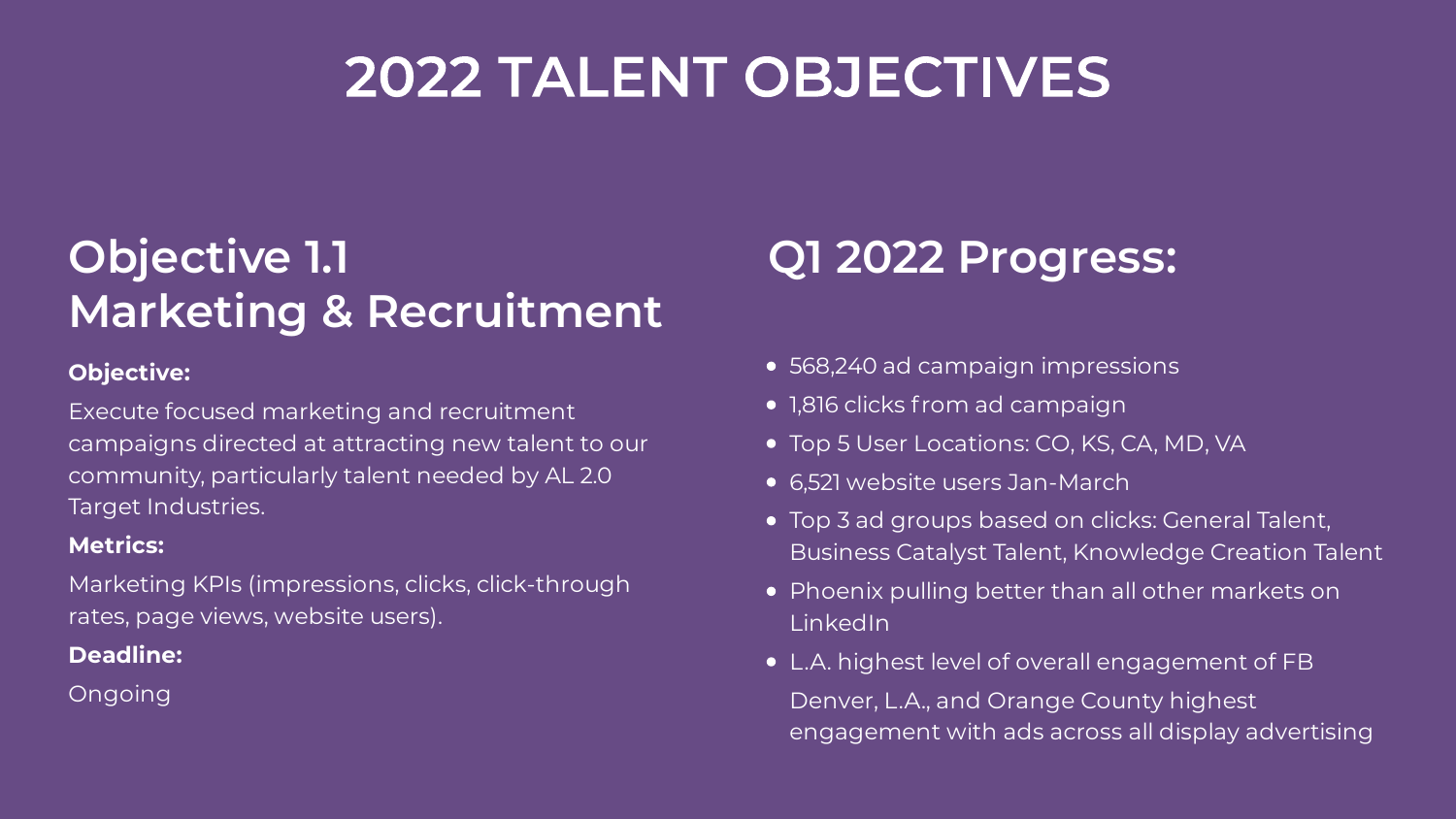### **Objective 1.2 Workforce Perceptions**

#### **Objective:**

Improve workforce perceptions of Longmont as an ideal location for quality of life and career advancement as measured by conducting an annual workforce perceptions study.

#### **Metrics:**

Completion of study, improvement in perceptions of Housing Cost, Cost of Living, and Housing Availability.

#### **Deadline:**

Q3 2022

- 2022 Workforce Perceptions Study survey scheduled for July 2022
- Secured first time participation in the study by Longmont's largest private sector employer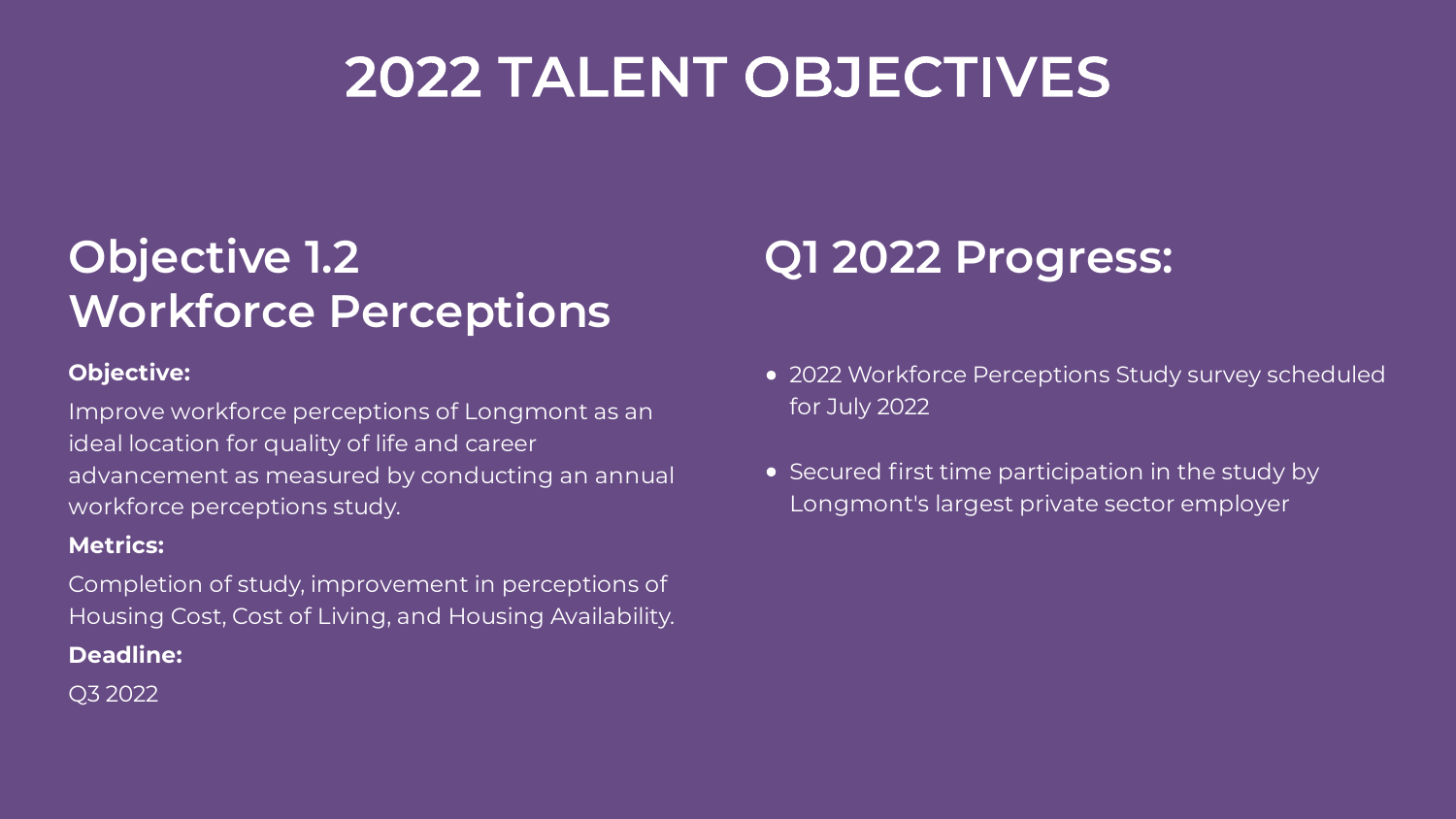### **Objective 2.1 Talent Intelligence Data**

#### **Objective:**

Generate talent intelligence Market Intelligence products, outreach campaigns, and feedback mechanisms that help employers communicate skills needs and adopt hiring practices that address talent constraints efficiently and equitably.

#### **Metrics:**

Inclusion of talent needs assessment questions on ELEVATE survey (Y/N), # of business connections to existing resources, development of target-industry-specific talent insights reporting (Y/N).

#### **Deadline:**

Q2 2022/ongoing

- Twenty-seven talent needs assessment questions were included on this year's ELEVATE Business Retention Survey
- The ELEVATE survey closes 4/30/22; survey analysis will include connecting respondents with appropriate resources
- Target industry-specific insights will be part of the Q2 Impact Report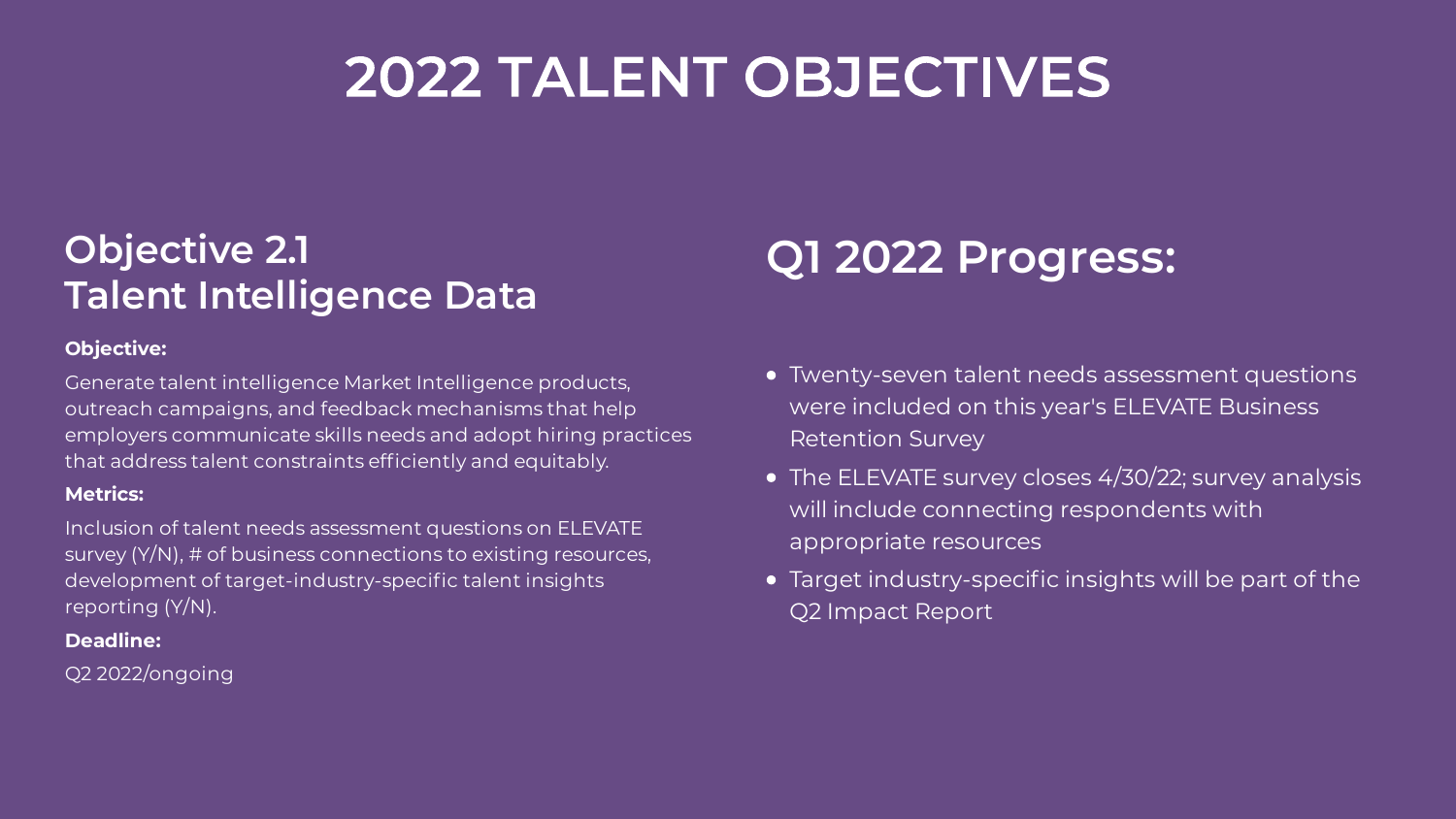### **Objective 2.2 Support Talent Systems**

#### **Objective:**

Support existing talent systems by helping businesses engage with local and regional education and training systems.

#### **Metrics:**

Inclusion of relevant talent system information in all prospect proposals (#), # of direct connections between industry and talent systems partners.

#### **Deadline:**

Ongoing

- 3 Direct Referrals to Talent Systems Partners (Workforce Boulder County, FRCC, SVVSD)
- Inclusion of talent system information in 3 primary industry prospect proposals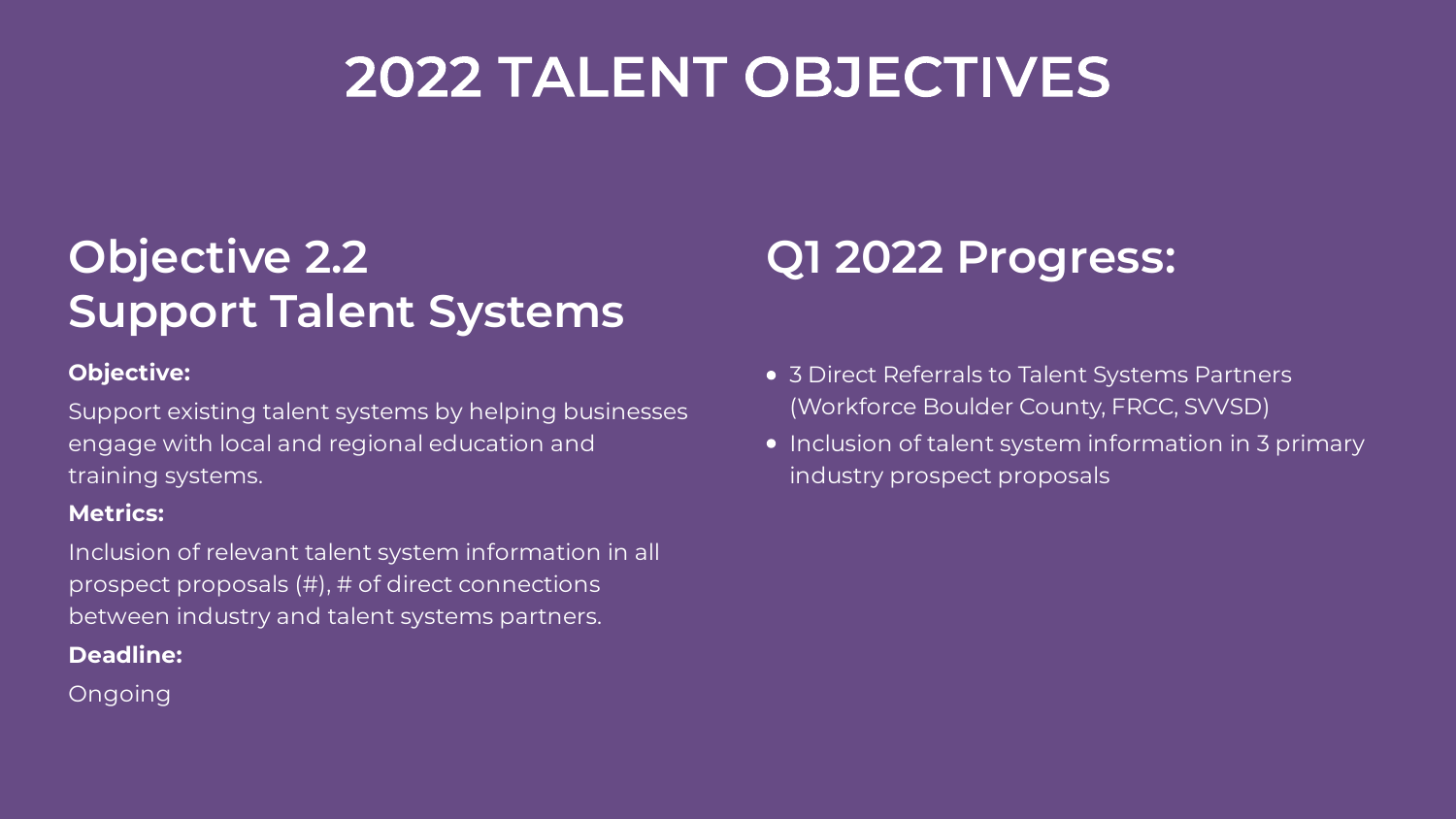## **Talent** Objective<br>Growth

|                              | Objective<br>Deadline | <b>Metric</b>                                                                                                                   | On Track? |
|------------------------------|-----------------------|---------------------------------------------------------------------------------------------------------------------------------|-----------|
| 1.1 Marketing & Recruitment  | Ongoing               | Marketing KPIs                                                                                                                  |           |
| 1.2 Workforce Perceptions    | Q3 2022               | Completion of<br>Study                                                                                                          |           |
| 2.1 Talent Intelligence Data | Q22022/<br>Ongoing    | <b>ELEVATE Survey</b><br>Engagement                                                                                             |           |
| 2.2 Support Talent Systems   | Ongoing               | <b>Talent Systems</b><br>Info in Prospect<br>Proposals, Direct<br>Connections<br><b>Between</b><br>Industry & Talent<br>Systems |           |

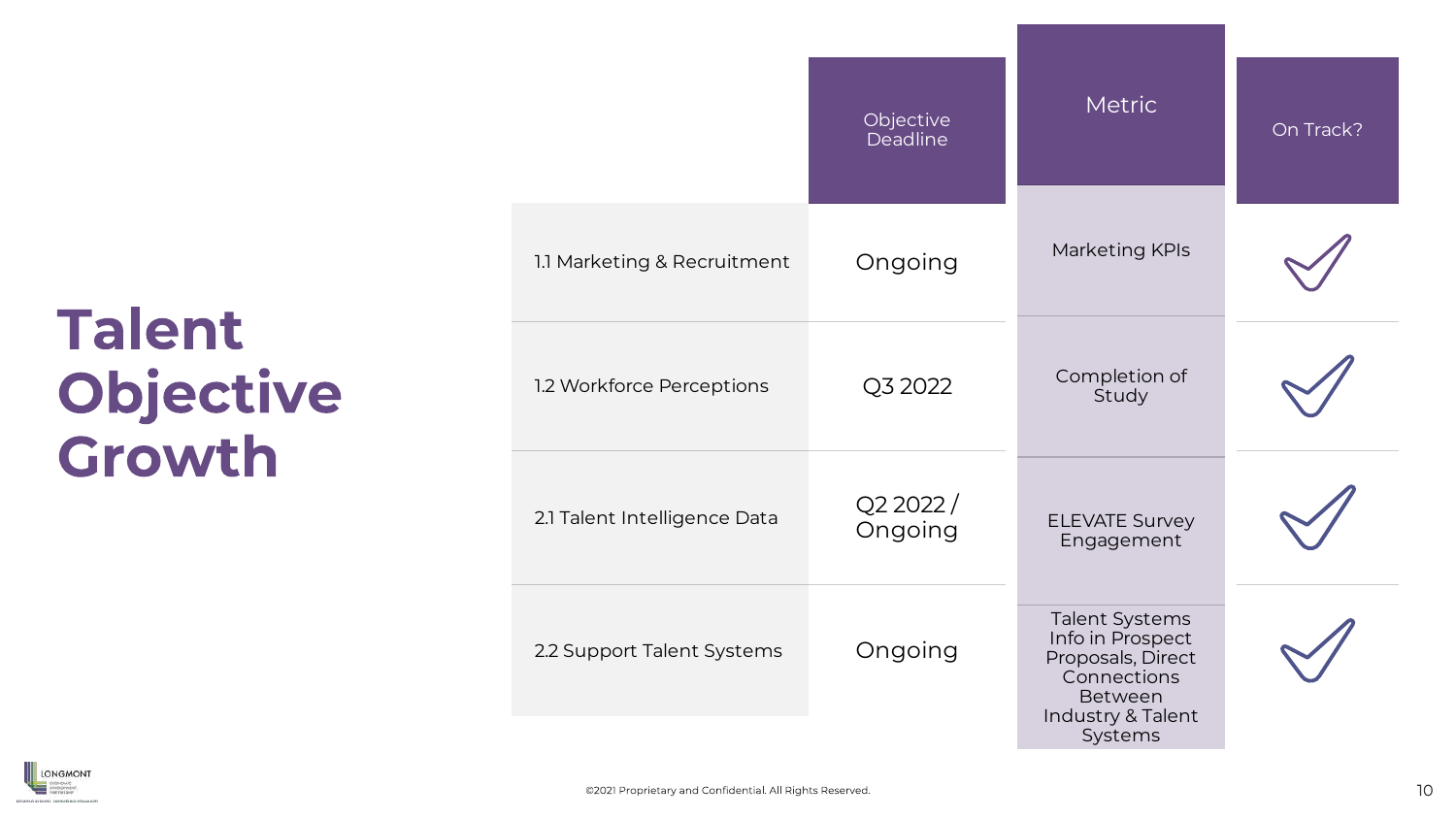

# INDUSTRY



©2021 Proprietary and Confidential. All Rights Reserved.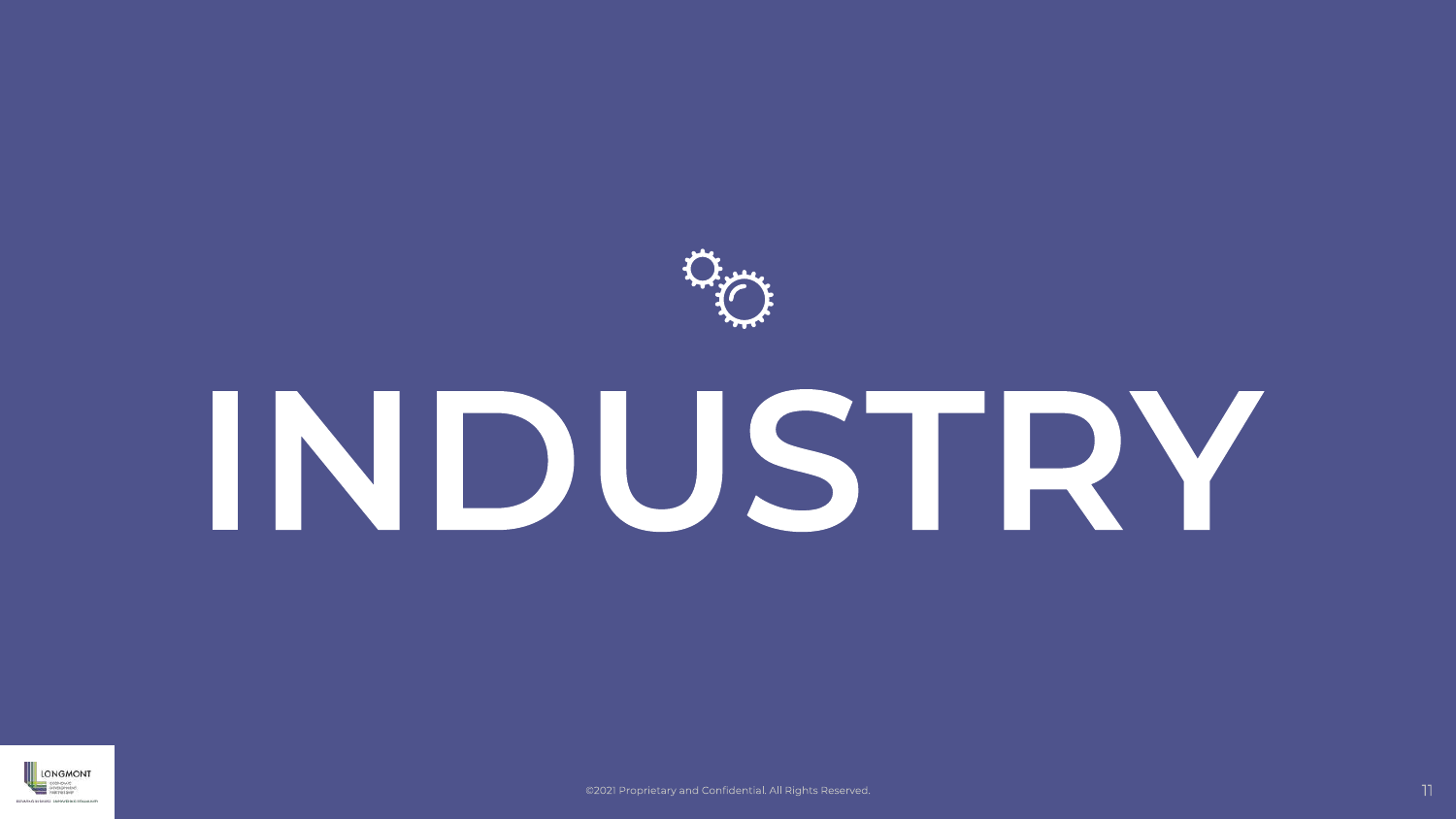### **Objective 1.1 Primary Industry Growth**

#### **Objective:**

Strategically employ the use of local and state economic development incentives to support the attraction, relocation, or expansion of 10 primary industry businesses that will create 500 jobs and invest \$50M in new capital investment.

#### **Metrics:**

Update of City incentive policy (Y/N), dollar amount of incentives (state, local), North Metro EZ metrics, job creation and capital investment.

#### **Deadline:**

City incentive policy update Q2 2022; The rest ongoing

- Met with CMO staff to continue work started in 2020 on City incentive policy
- No new state or local incentives approved in Q12022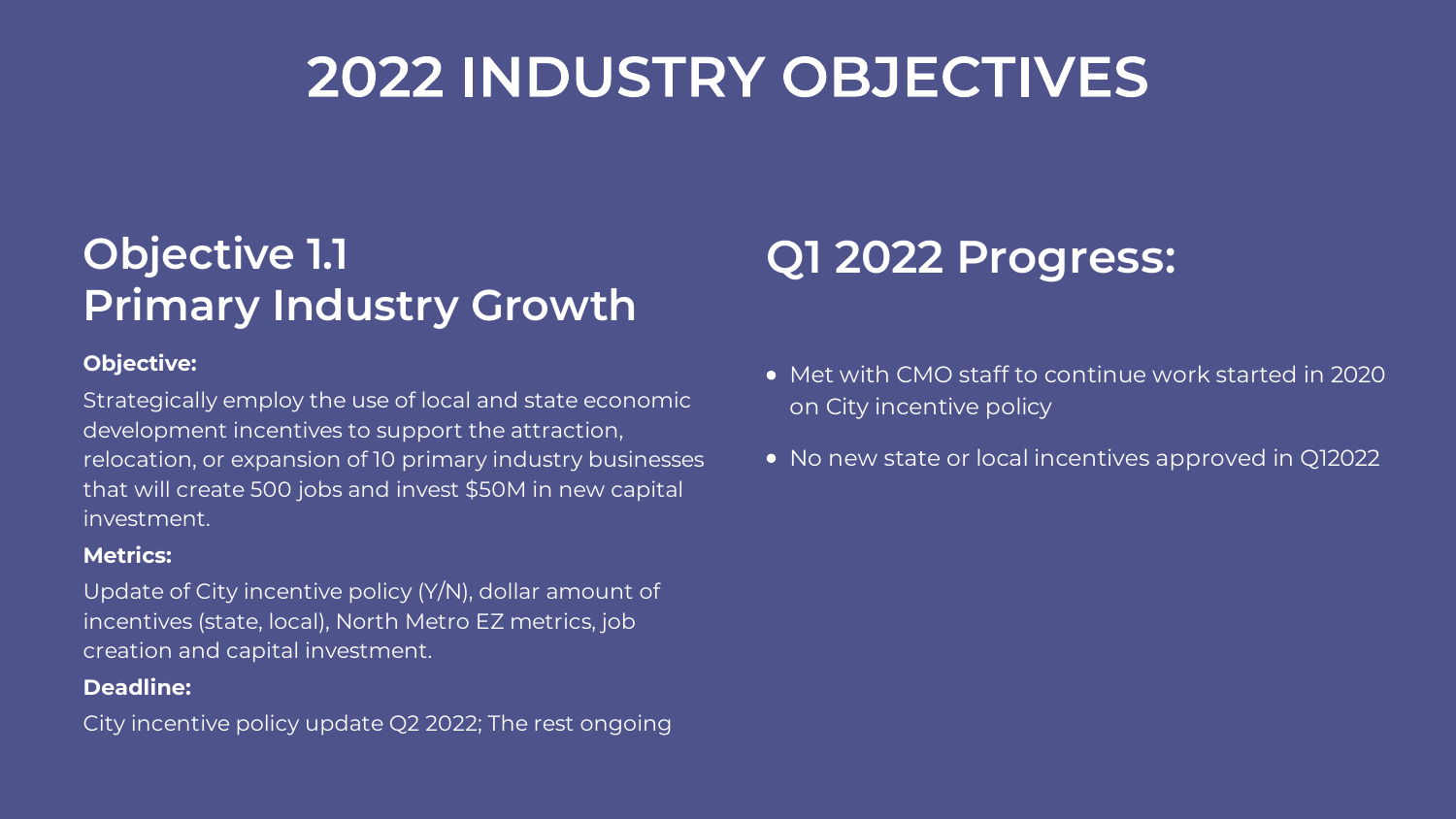### **Objective 1.2 Lead Generation**

#### **Objective:**

Generate at least 50 new primary industry prospect leads for new recruitment and expansion projects in Longmont via diverse sources.

#### **Metrics:**

RFP responses/proposal development (state, regional, local); national marketing campaign KPIs (impressions, clicks, click through rate, website users and sessions); maintain commercial real estate database (Y/N).

#### **Deadline:**

Ongoing

- 8 New Primary Industry Prospect Leads in Q12022
	- 3 RFP Responses
- 13 Total Active Prospects as of 3/31/2022
	- 2,400 potential net new jobs
	- \$200M potential CapEx
	- 1/3 in Smart Manufacturing Industry Cluster
	- 90% of prospects w/in AL 2.0 Target Industry **Clusters**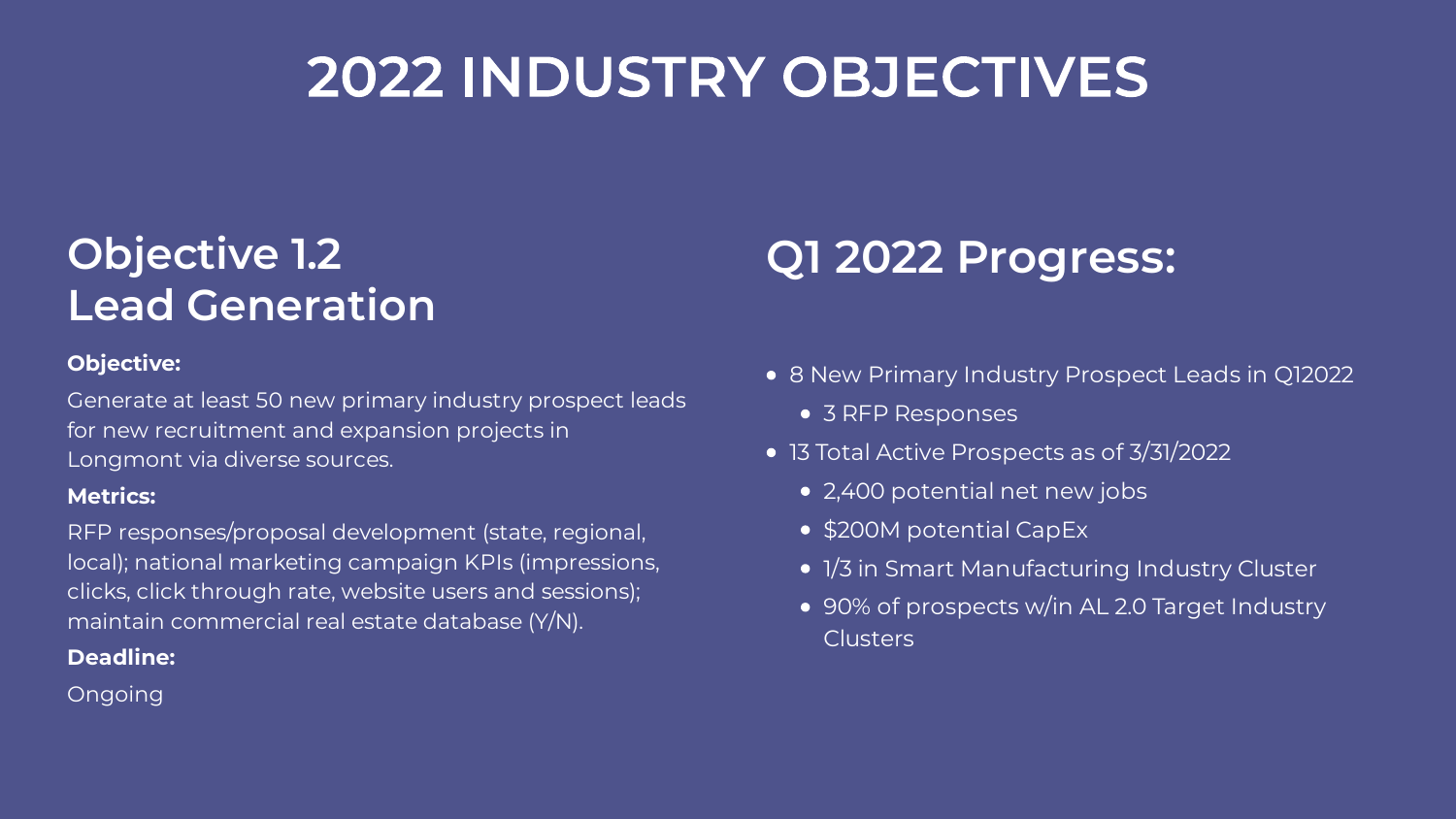### **Objective 1.3 Business Retention**

#### **Objective:**

Work to retain 100% of Longmont's existing primary employers and jobs. This goal is always 100%; however, market and other forces outside the control of Longmont EDP or the City of Longmont influence our ability to achieve this goal.

#### **Metrics:**

Improved ratings by existing primary industry businesses of Longmont as a business location; ELEVATE Longmont surveys and industry roundtables; response rate; industry engagement (local, regional, national).

#### **Deadline:**

Ongoing

- 2022 ELEVATE Longmont Survey sent to 217 Longmont-based Primary Employers on 1/11/2022
- Five follow up emails sent/planned before 4/30/2022
- Three Executive Roundtable discussions scheduled for May 2022
- Thirty-nine surveys submitted as of 4/15/2022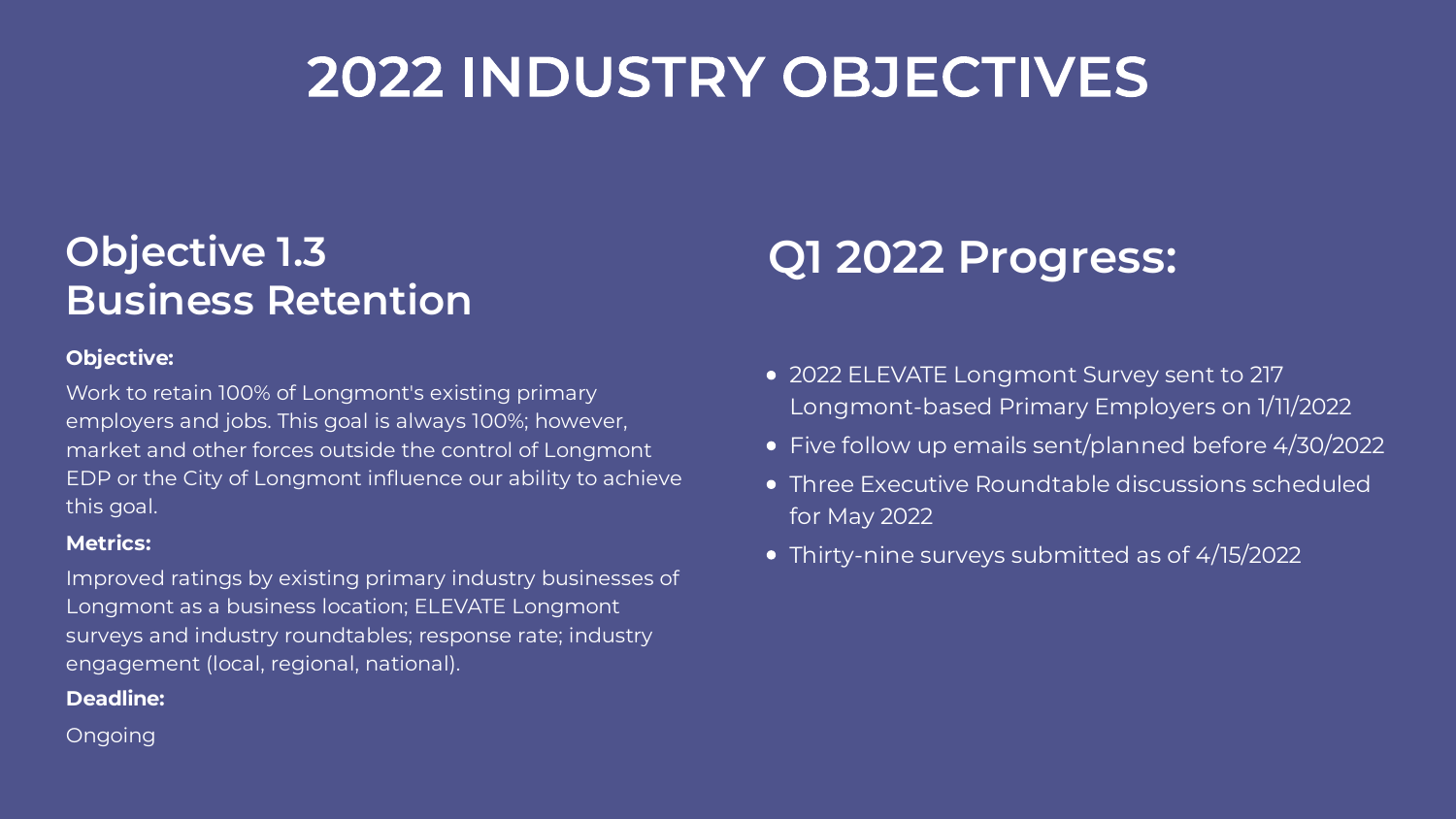### **Objective 2.1 Grants**

#### **Objective:**

Deploy \$60k of city-funded grants to startups participating in the Innovate Longmont accelerator program.

#### **Metrics:**

Grant dollars deployed, new business formation, new job creation.

#### **Deadline:**

Q4 2022

- Innovate Longmont to be dissolved as of 4/30/2022
- Refocusing on realizing the RAMP incubator
- Startup grants to be deployed to earliest RAMP companies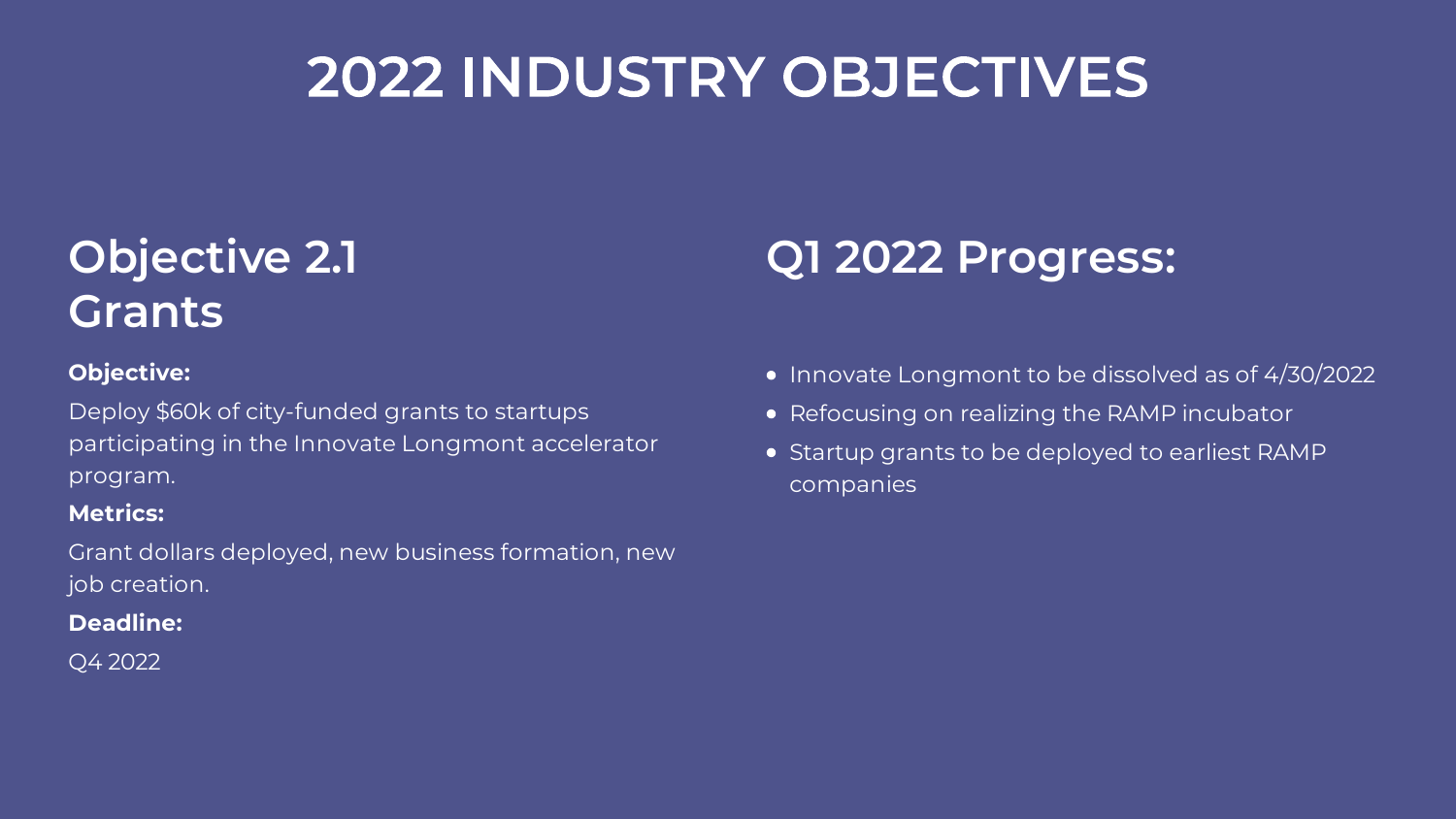## **Industry<br>Objective** Growth

|                                | Objective<br>Deadline | <b>Metric</b>                                                                  | On Track? |
|--------------------------------|-----------------------|--------------------------------------------------------------------------------|-----------|
| 1.1 Primary<br>Industry Growth | Q22022/<br>Ongoing    | City Incentive Policy Update,<br>Use of Incentives, Job Creation<br>& CapEx    |           |
| 1.2 Lead<br>Generation         | Ongoing               | Leads Generated, RFP<br>Responses, Marketing KPIs                              |           |
| 1.3 Business<br>Retention      | Ongoing               | <b>ELEVATE Survey Engagement</b>                                               |           |
| 2.1 Grants                     | Q4 2022               | Grant dollars Deployed, New<br><b>Business Formation, New Job</b><br>Creation. |           |

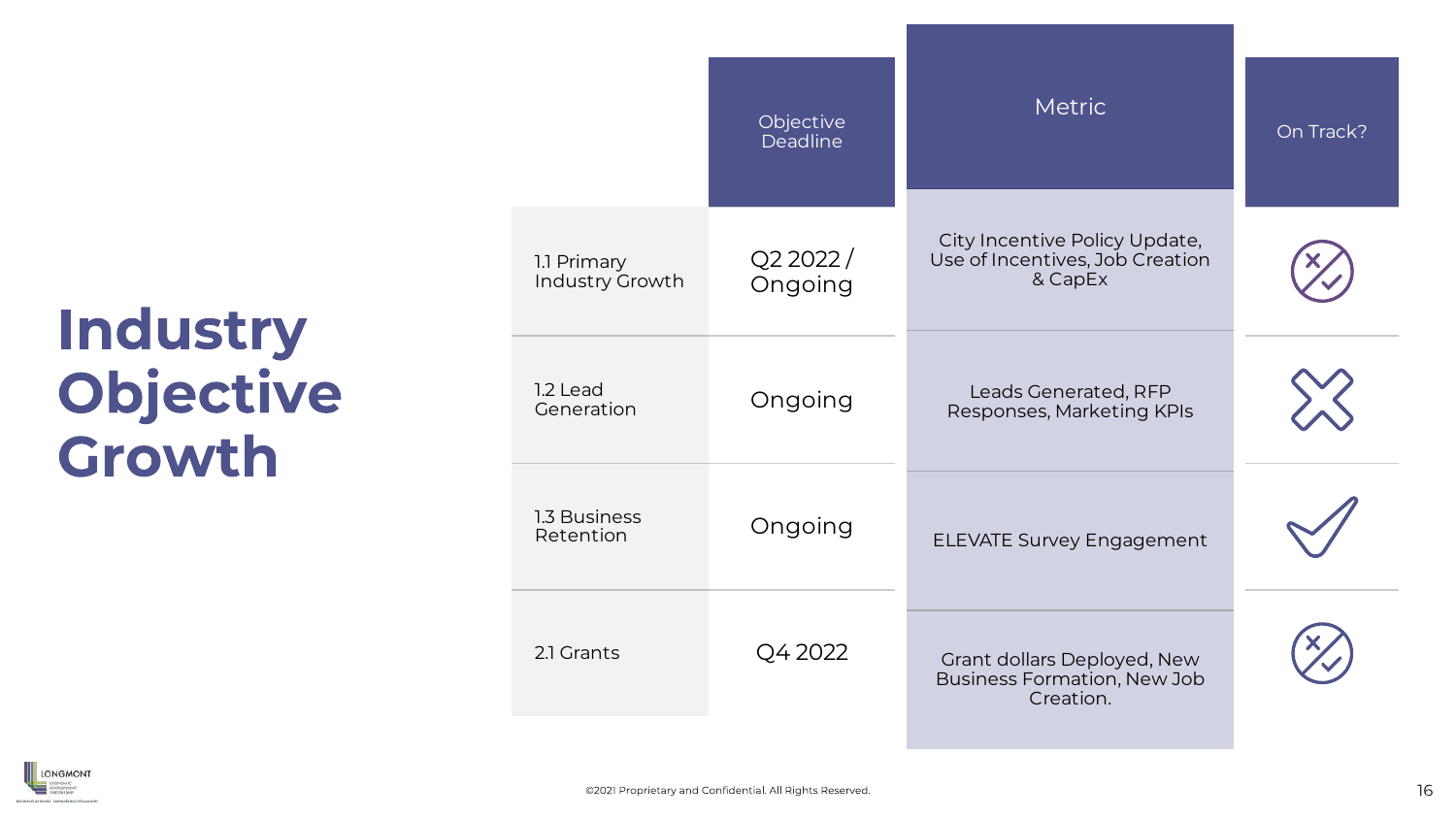

# IMPACT

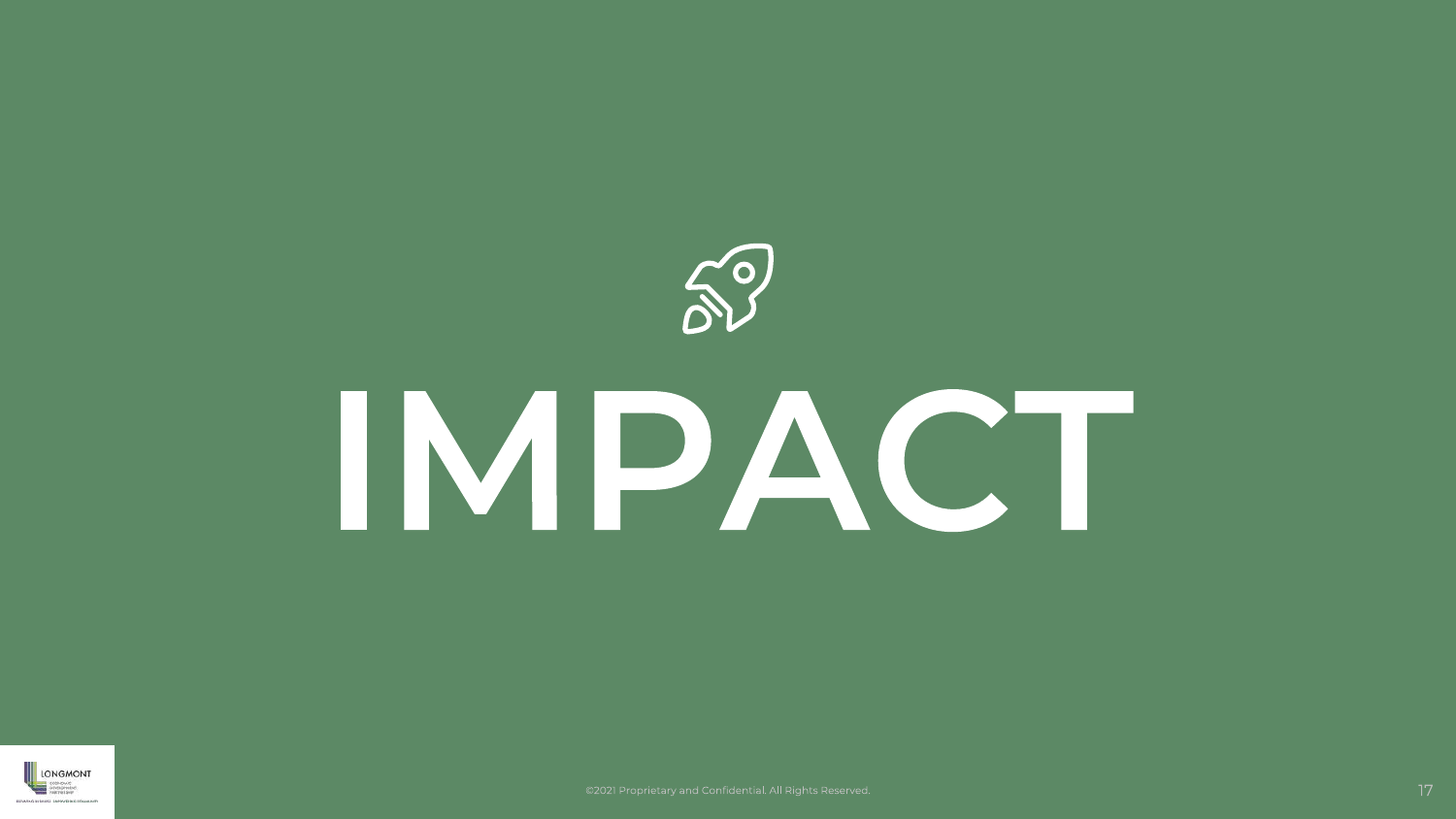### **2022 IMPACT OBJECTIVES**

### **Objective 1.1 AL 2.0 Collective Impact Backbone Support**

#### **Objective:**

Provide collective impact backbone support to all Advance Longmont 2.0 strategic initiatives.

#### **Metrics:**

Support provided (Y/N)

#### **Deadline:**

Ongoing

- One strategy alignment retreat
- Thirty three initiative support meetings
- **Eleven future initiative structure building meetings**
- New initiative proposal portal with community readiness guide expected to launch Q2 2022
- Four new Advance Longmont 2.0 Steering Committee partners joining Q2 2022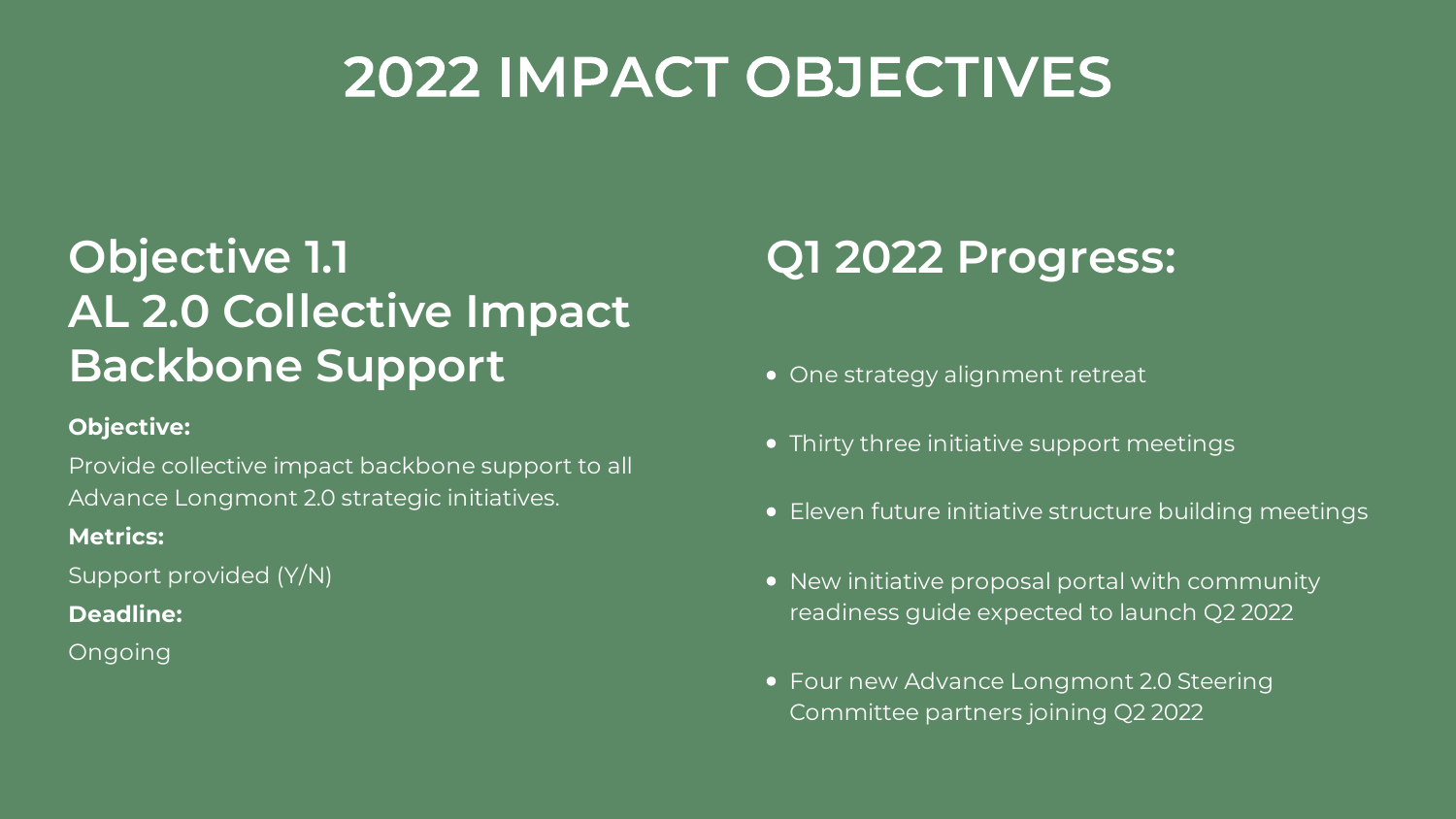

### **COLLECTIVE IMPACT INITIATIVES**







#### **Current Initiatives**

Accessible and Affordable Child Care

Prosper Longmont

**River District** 

No Wrong Door Ecosystem for **Entrepreneurs** 

#### **Pipeline Initiatives**

Intracity Shuttle System

**RAMP**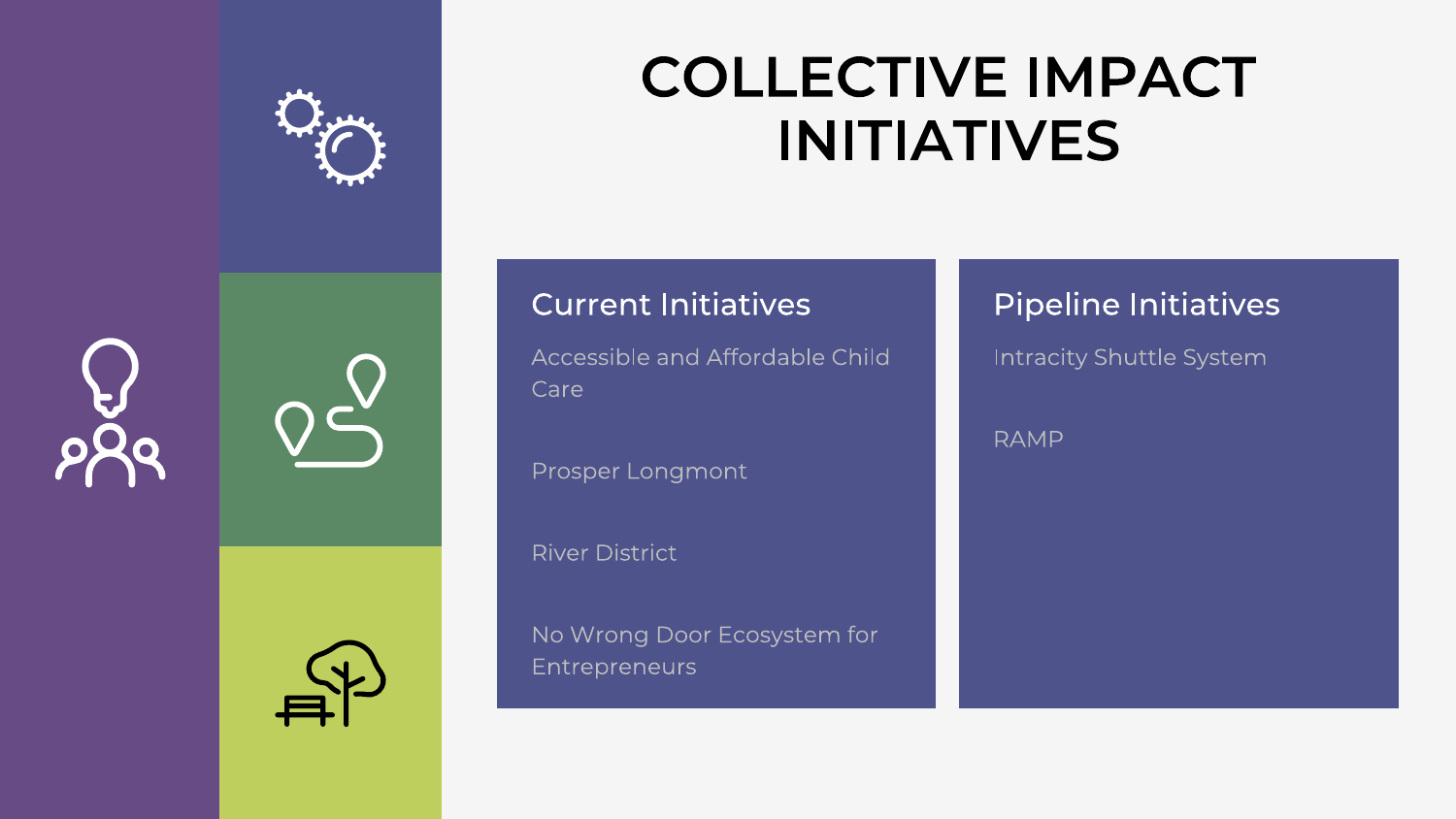### **2022 IMPACT OBJECTIVES**

### **Objective 1.2 Collective Data Dashboard**

#### **Objective:**

Maintain a collective data dashboard that tracks highlevel community metrics and AL 2.0 initiative-specific metrics.

#### **Metrics:**

Develop and maintain

#### **Deadline:**

Develop Q1 2022; maintain ongoing

- Advance Longmont 2.0 Data Dashboard completed and launched in March 2022
- Dashboard can be viewed at www.advance.longmont.org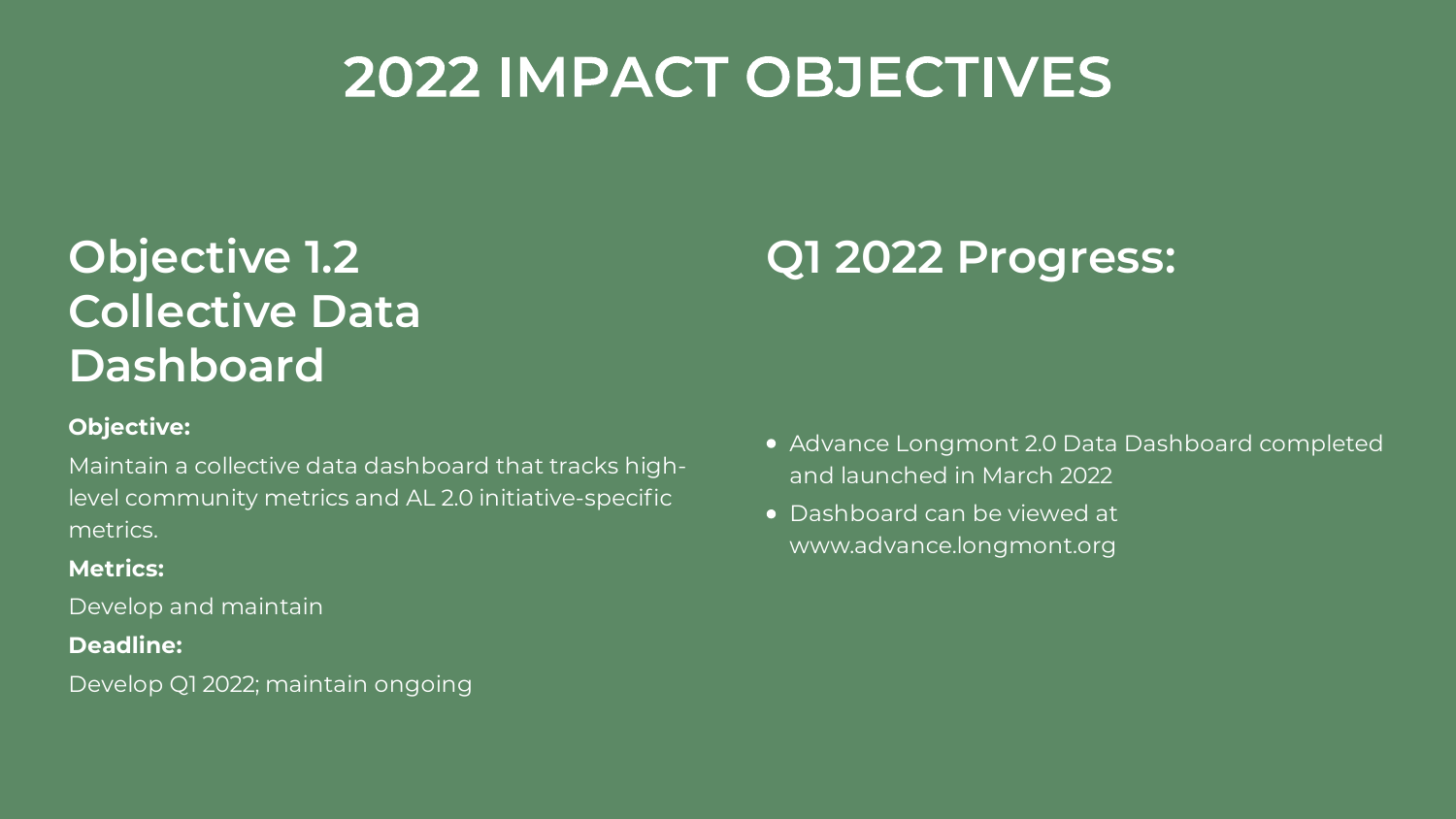### **2022 IMPACT OBJECTIVES**

### **Objective 2.1 ASPIRE Leadership Council**

#### **Objective:**

Grow ASPIRE Leadership Council to 40 members representing a cross section of private sector expertise to drive collective problem solving by providing leadership and expertise to inform policy, strategy, and decisionmaking in Longmont.

#### **Metrics:**

Projects funded; engagement with city leadership **Deadline:**

#### Ongoing

- ASPIRE Leadership Council = 30 Members as of 3/31/2022
- New members in Q1 2022 include:
	- Redwire Aerospace
	- Bond Commercial Properties
- No new projects funded in Q1 2022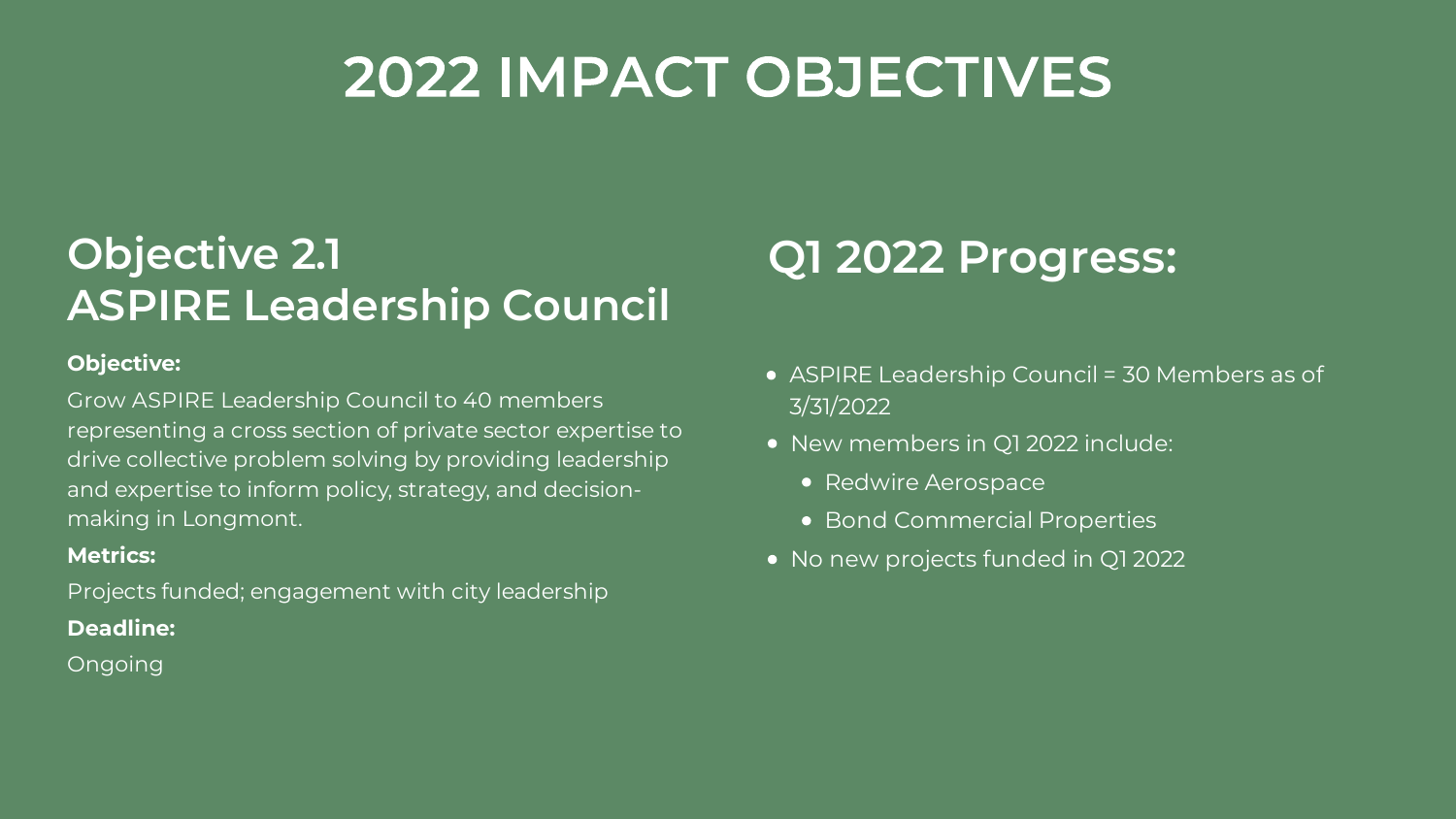## Impact<br>Objective Growth

|                                     | Objective<br><b>Deadline</b> | Metric                           | On Track? |
|-------------------------------------|------------------------------|----------------------------------|-----------|
| 1.1 AL 2.0<br>Backbone<br>Support   | Ongoing                      | Support Provided? (Y/N)          |           |
| 1.2 Collective Data<br>Dashboard    | Q12022/<br>Ongoing           | Develop and Maintain             |           |
| 2.1 ASPIRE<br>Leadership<br>Council | Ongoing                      | # of Members, Projects<br>Funded |           |

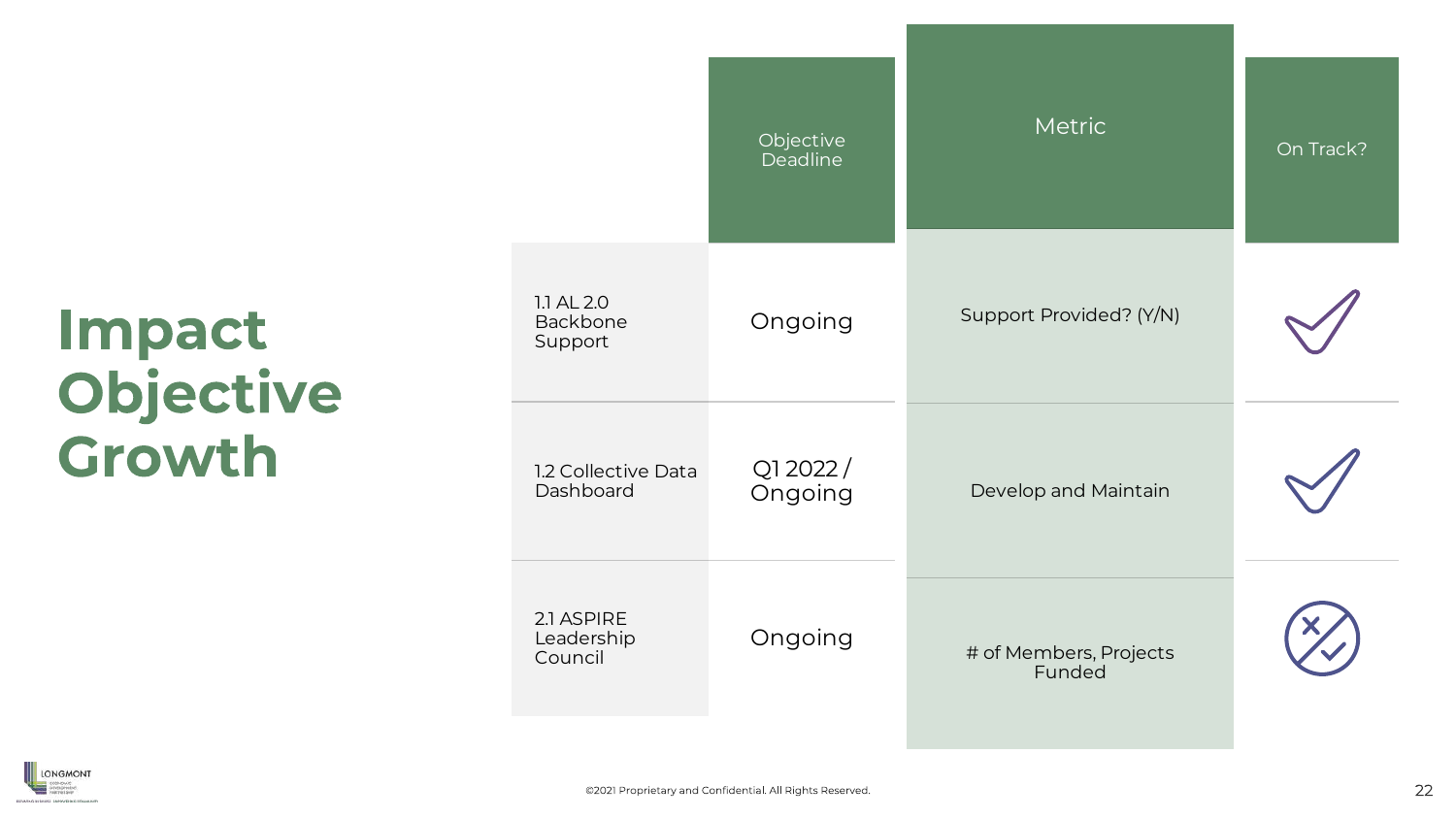

### **CITY OF LONGMONT 2022 DELIVERABLES**

- Provide funding & accounting for grant funds.
- Provide auditing services for city funds.
- Be responsive to requests from Longmont EDP to attend & participate in discussions with primary employers & other Longmont EDP stakeholders.
- Review & consider modifying city  $\bullet$ incentive policies as needed and requested by Longmont EDP.
- Review & consider modifying procedures, policies, & ordinances related to the city's development services as needed and requested by Longmont EDP.
- Solicit & consider incorporating input from Longmont EDP regarding the Envision Longmont multi-modal and comprehensive plan and ongoing land use decisions.
- Attend & participate in meetings of AL 2.0 Steering Committee. Senior city staff members communicate weekly with Longmont EDP.

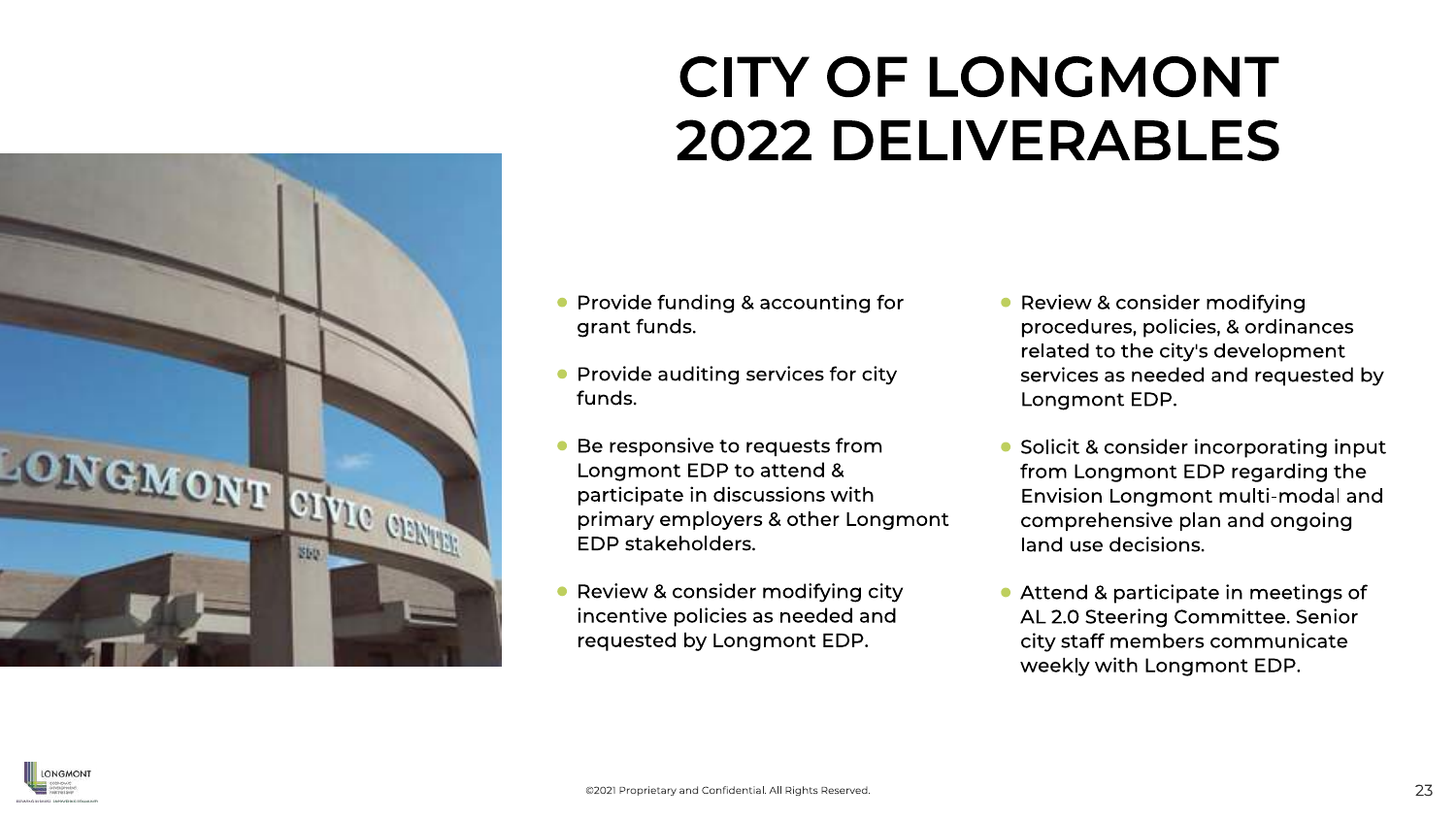

### **Quarterly Economic Indicators**

**Economy & Jobs, Quarter, Year** 

| \$6,724,957,832                                       | 55,143                                                               | 2.5%                                     |
|-------------------------------------------------------|----------------------------------------------------------------------|------------------------------------------|
| <b>Gross Regional</b>                                 | <b>Total Regional</b>                                                | Employment                               |
| Product, Year,                                        | Employment,                                                          | Growth, 2016-2021,                       |
| <b>EMSI</b>                                           | <b>2021, EMSI</b>                                                    | <b>EMSI</b>                              |
| 56,231<br><b>Total Labor Force,</b><br>Jan. 2022, BLS | 3.5%<br>Year-Over-Year<br>Change<br>(2021-2022), Labor<br>Force, BLS | 3.8%<br>Unemployment<br>Rate, Month, BLS |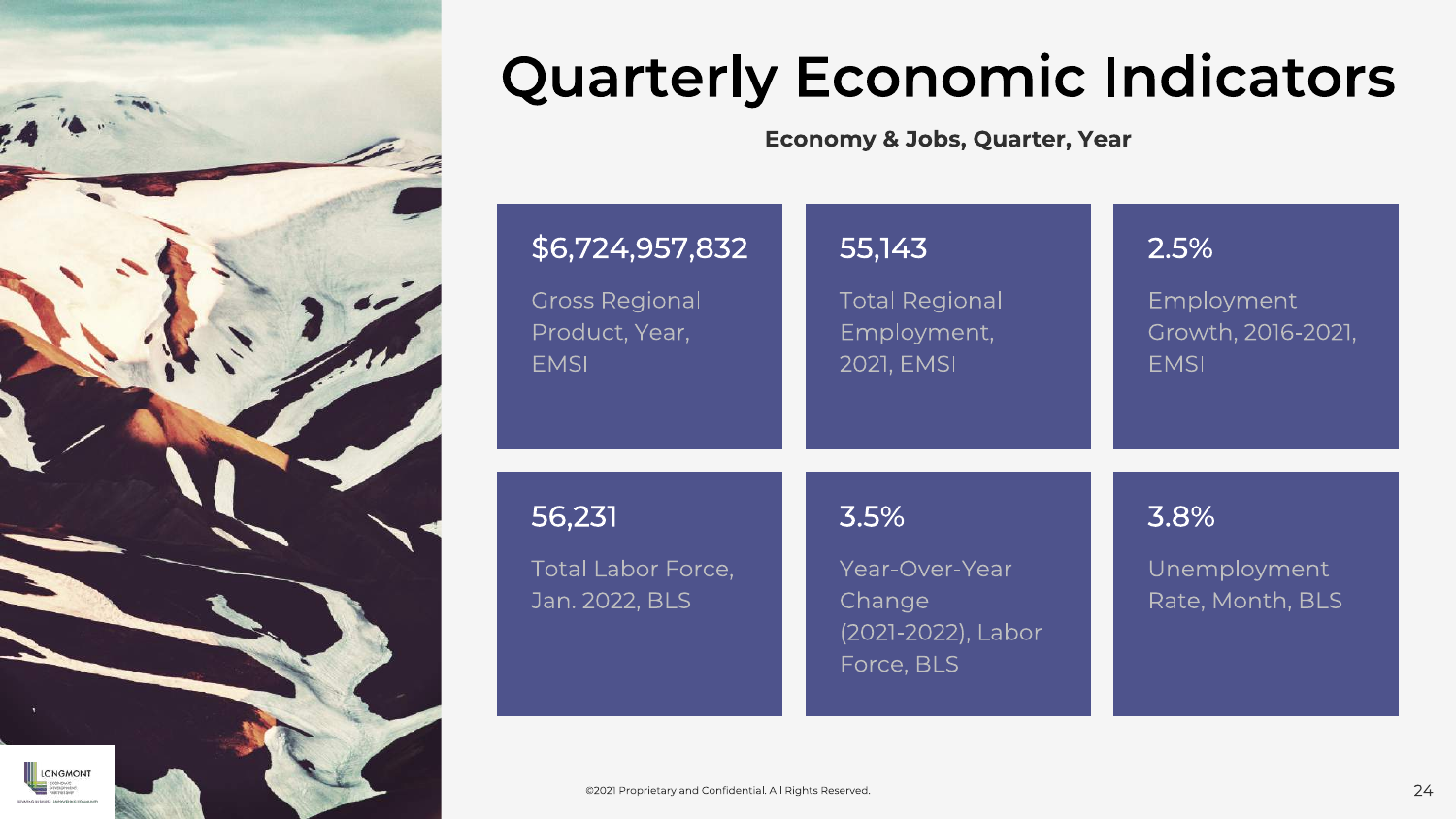### **Quarterly Economic Indicators**

#### **Residential Real Estate, March, 2022, BOLO Realtors**

#### \$675,000 105 **Median Sales Price,** Homes Sold, Longmont Longmont Boulder: \$1,453,355 Boulder: 72 Erie: \$789,750 Frie: 47 Niwot: \$1,725,000 Niwot: 3 Lafayette: \$970,000 Lafayette: 19 Louisville: \$1,135,000 Louisville: 16

#### **108**

Total Inventory, Longmont

Boulder: 72

**Erie: 24** 

Niwot: 4

Lafayette: 17

Louisville: 11